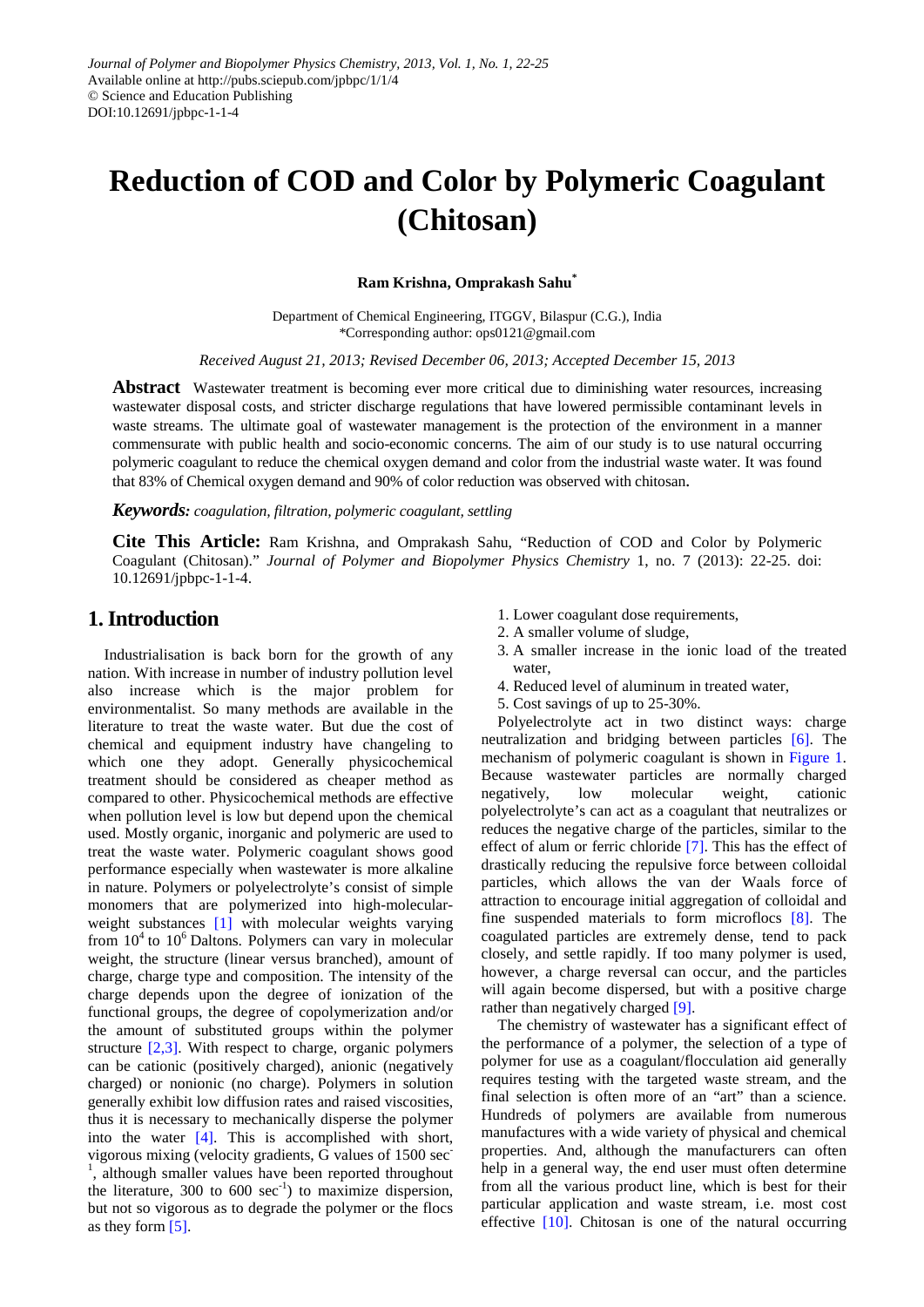polymeric coagulants, which is more effective in industrial waste water. Chitosan is a biopolymer, which is extracted from crustacean shells or from fungal biomass. In this regard's an effort has been made to treat the soap and detergent industrial waste water by using polymeric (Chitosan) for the reduction of chemical oxygen demand and color. The aim of work is to determine the optimum mass loading of chitosan with minimum mixing with time as well as reduction of physicochemical parameter.

<span id="page-1-0"></span>

**Figure 1**. Mechanism of polymer coagulation

# **2. Material and Method**

#### **2.1. Material**

The waste water is arranged from soap and detergent industry whose parameter is given i[n Table 1.](#page-1-1)

<span id="page-1-1"></span>

| <b>Table 1. Parameters of Wastewater</b> |                                |             |
|------------------------------------------|--------------------------------|-------------|
| S.NO                                     | Parameter                      | Range mg/l  |
| 1                                        | pH                             | 8.8         |
| $\overline{c}$                           | BOD(Biochemical Oxygen Demand) | 550         |
| 3                                        | COD(Chemical Oxygen Demand)    | 1100        |
| 4                                        | DO (Dissolve Oxygen)           | $0 - 2.0$   |
| 5                                        | TS (Total Solid)               | 570         |
| 6                                        | TDS(Total Dissolve Solid)      | 400         |
| 7                                        | SS (Suspended Solid)           | 220         |
| 8                                        | Cl (Chloride)                  | 45          |
| 9                                        | S(Sulphur)                     | 70          |
| 10                                       | Oil $&$ Grease                 | 60          |
| 11                                       | Colour                         | Dark yellow |
|                                          |                                |             |

#### **2.2. Method**

A  $0.40$ dm<sup>3</sup> of Food industry was taken in a 1.0 dm<sup>3</sup> glass beaker, later on pH of the effluent was adjusted by adding aqueous NaOH (1 M) or  $H<sub>2</sub>SO<sub>4</sub>$  (1 M) solution and mixed with glass rod for dispersion. The effluent and mixed for 5 min rapidly at 150 rpm, thereafter, slowly mixed for 30 min at 80 rpm. The effluent sample was then kept quiescent for 3 h. The supernatant liquor was taken and analysed for its COD value. These steps were repeated at different dosages of the coagulant. The settling and filtration characteristics of the slurry were also studied. Various parameters like COD, color, chlorine and protein were estimated as per standard parameter properties of various pollutants. The jar test apparatus is shown in [Figure 2.](#page-1-2)

<span id="page-1-2"></span>

**Figure 2.** Jar test Apparatus

## **3. Result and Discussion**

#### **3.1. Effect of pH**

pH is play important role for ionic reaction , the pH of the sample will decided the how much coagulant are effective. To determine the effectiveness of chitosan on wastewater sample, pH from 2 to 10 at 20 mm coagulant was used, which is shown [Figure 3.](#page-1-3) It was observed that at pH 2, 3, 4, 5, 6 (acidic nature) the COD 30%, 33%, 35%, 37%, 40% and color 33.5%, 38.9%, 44%, 46.5%, 49% reduction respectively. The maximum percentage of COD 55% and color 62% reduction shows at pH 7. At pH 8, 9 and 10 the 48%, 39%, 31% of COD and 57%, 48%, 35% of color reduction was observed. It is due to at higher pH, chemical functional groups associated with organic are ionized and results in increasing of negative charge. Whereas, at lower pH there is no ionization of any functional groups and organic removal is achieved mainly due to adsorption. Analysis of the species of aluminum in water indicates that polycationic polymers predominate below pH 6 and hydroxide precipitate dominates in the pH range 6 to 9 [\[11\].](#page-3-9) The mechanism of pollution removal, therefore, is different under the different pH condition.

<span id="page-1-3"></span>

**Figure 3.** Effect of pH on COD and color reduction at pHi  $= 8.8$ , massloading = 20 mm

#### **3.2. Effect of Mass Loading**

The removal of pollution fractions was dependent upon treatment conditions such as applied coagulant dose, pH, etc. and that treatment conditions can be optimized based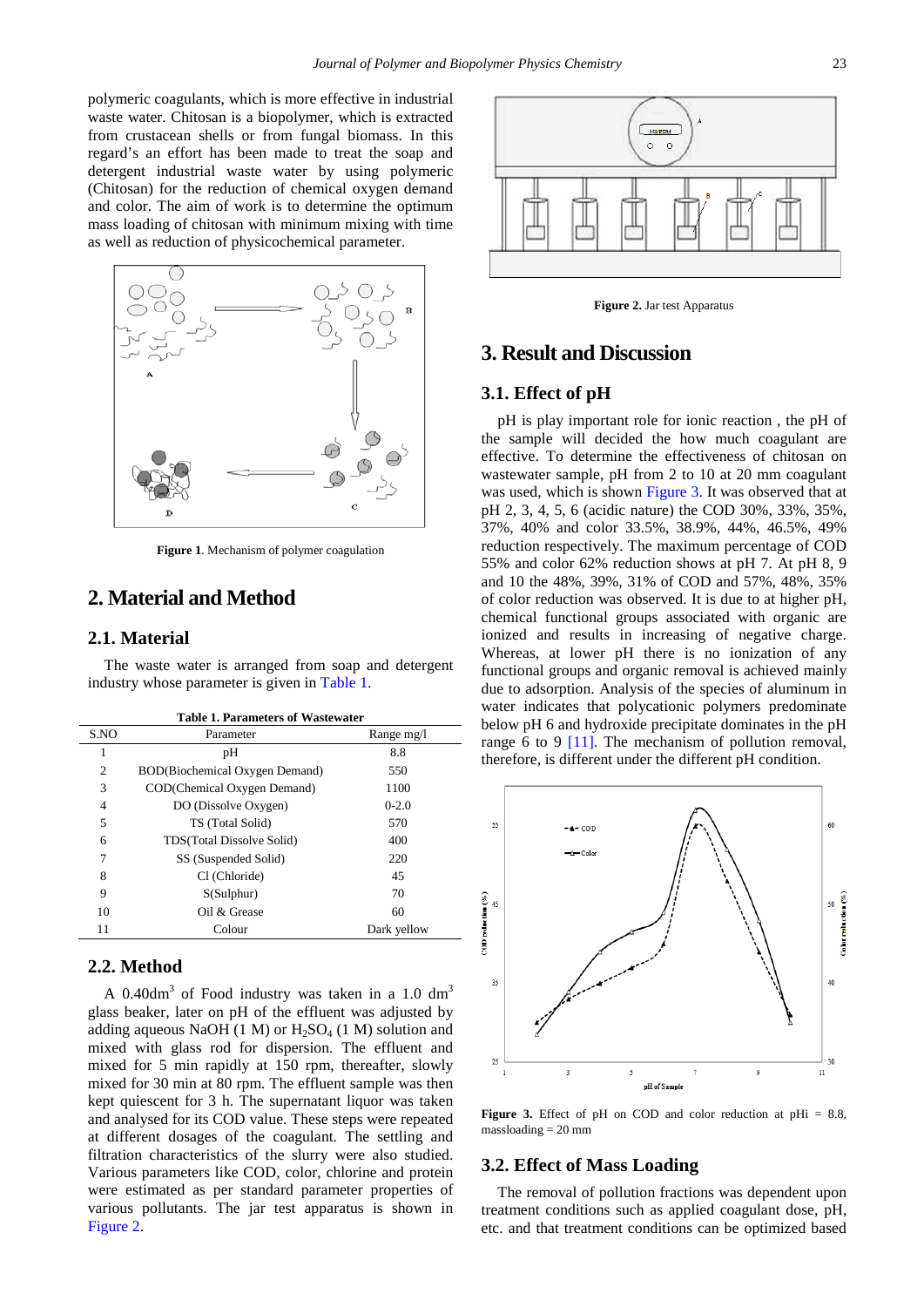on the character of the organic matter present in the raw water [\[12\].](#page-3-10) To determine the effect of mass loading of chitosan at optimum pH 7 on wastewater sample is shown in [Figure 4.](#page-2-0) The mass loading were varies from 20 mm to 60 mm. The maximum COD 83% and color 90% was found at 50 mm of chitosan. At initial when mass loading was 20 mm, 30 mm, 40 mm the COD 55%, 63%, 75% and color 62%, 71%, 78% was observed. Further increases in mass loading the COD 73% and color 76% were decreased. Over dosing of coagulant reduced the performance of treatment is due to restabilisation of colloids in effluent. In addition, coagulant overdosing will inevitably result in excessive sludge formation and increased chemicals and residuals management costs. In under dosing the amount of coagulant is not sufficient to neutralise the colloidal and optimum dosing mechanism of coagulation is relevan[t \[13\].](#page-3-11)

<span id="page-2-0"></span>

**Figure 4.** Effect of mass loading on COD and color at optimum pH=7

#### **3.3. Effect of Mixing**

Rapid mixing after coagulation is an important design parameter. The coagulant must be uniformly mixed with the raw water. In case mixing is poor local under- and overdosing occurs, resulting in poor performance of the process. The parameter expressing mixing intensity is called the velocity gradient. To determine the effect of mixing 50, 80, 120, 150 and 200 rpm on wastewater sample was carried out at pH 7 and mass loading 50 mm is shown in [Figure 5.](#page-2-1) It was observed that at initial 50 rpm, 80 rpm, 120 rpm the COD 58%, 65%, 72% and color reduction 63%, 70%, 81% respectively. The maximum COD and color reduction 83% and 90% was found at 150 rpm at the beginning 5 miniutes. Further increase in mixing speed 200 rpm decrease the COD 74% and color 79% reduction performance. Mixing intensity and time has significant effect on the mechanisms (e.g. sweep coagulation, sedimentation) involved in the following process of coagulation [\[14\].](#page-3-12) Between the hydrolysis of the coagulant in water and the development of large flocs, short-lived water soluble hydroxide complexes, metal hydroxide sols are formed, which also carry a positive charge [\[15\].](#page-3-13) The bond between the suspended solids to be removed and the polymeric sols and water soluble hydroxide complexes must be established within this short period. Rapid mixing of the coagulant will ensure rapid hydrolysis of the coagulant, contact between the sols and the suspended solids and will retard the development of large flocs which are inactive in destabilizing the dispersion and removing of pollutant.

<span id="page-2-1"></span>

**Figure 5.** Effect of mixing on COD and color at optimum pH=7 and mass loading =50mm

#### **3.4. Scanning Electron Microscope**

The scanning electron microscope of wastewater before and after treatments was investigated which is shown [Figure 6.](#page-2-2) It was found that before treatment without chitosan the sludge are look compact and rigid. After treatment with chitosan the sludge generated looks jelly type, it is due to structure of polymeric coagulant which are trapped the pollutant and bind up in like rope. Therefore the polymeric type's coagulants have more effective than the other coagulant.

<span id="page-2-2"></span>

**Figure 6.** Scanning Electron Microscope picture (a) before treatment (b) after treatment with chitosan at  $pH = 7$  mass loading  $=50$ mm, mixing 150 rpm

# **4. Conclusion**

Chitosan was very much effective for the treatment soap and detergent wastewater. It proved that at pH 7 mass loading 50 mm and 150 rpm have capability to reduce the 83% of chemical oxygen demand as well as 90% of color. The scanning electron microscope shows that it has jelly structure which is better than other